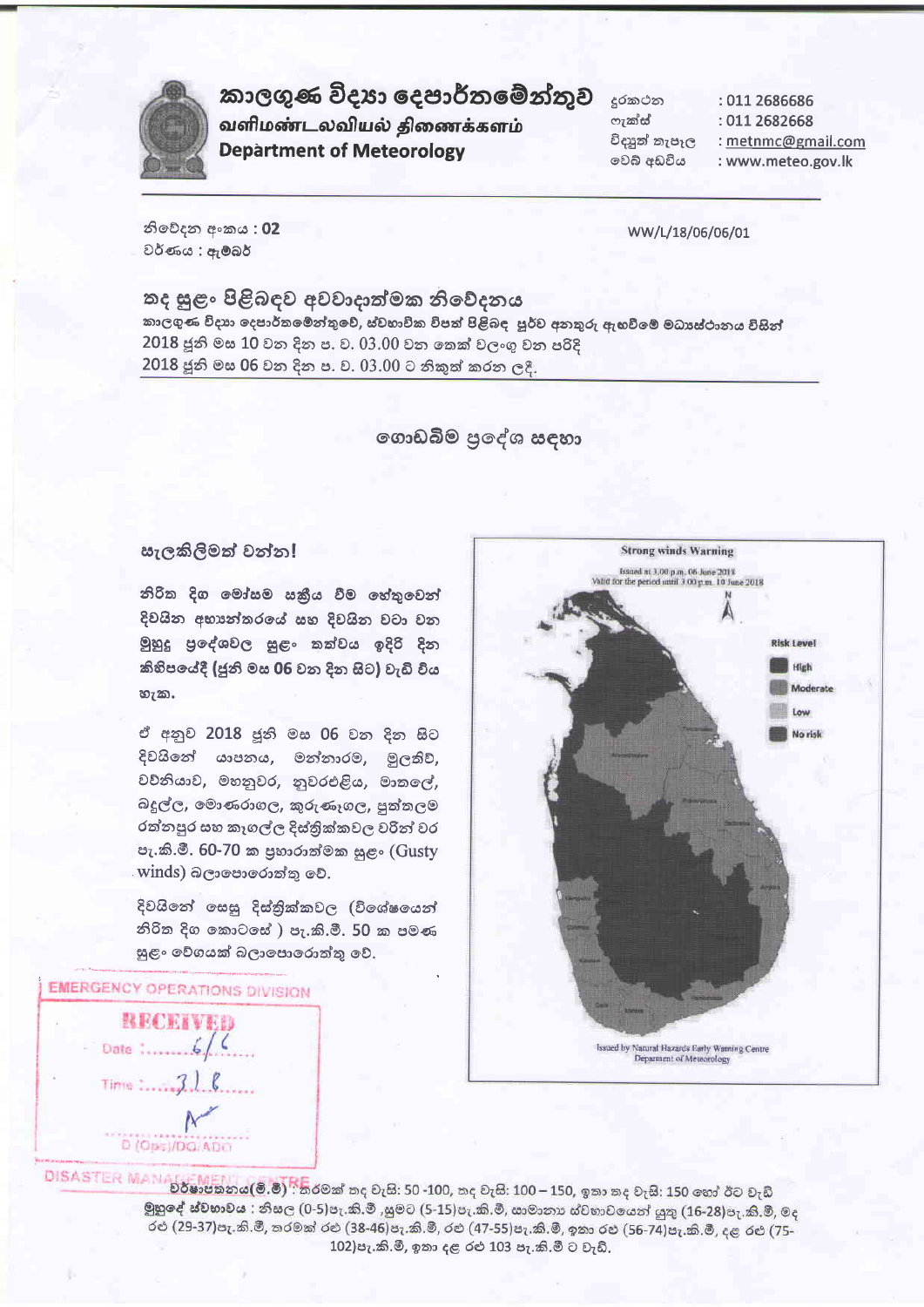

# කාලගුණවිදයා දෙපාර්තමේන්තුව

வளிமண்டலவியல் திணைக்களம் **Department of Meteorology** 

**TP** : 011 2686686 Fax : 011 2682668 E-mail: metnmc@gmail.com Web : www.meteo.gov.lk

WW/L/18/06/06/01

Bulletin No: 02 COLOR: Amber

#### **Strong wind Advisory**

Issued by the Natural Hazards Early Warning Centre At 03.00 p.m. on 06<sup>th</sup> June 2018 for the period until 03.00 p.m. on 10<sup>th</sup> June 2018

### **Land Area**

### **PLEASE BE AWARE**

Due to active south-west monsoon. windy condition is expected to strengthen over the island and in the sea areas around the island in next few days (from 06<sup>th</sup> June).

Therefore, strong gusty winds up to 60-70 kmph can be expected in Jaffna, Mannar, Mullaitivu, Vauniya, Kandy, Nuwara-Eliya, Matale, Badulla, Monaragala, Kurunegala, Puttalam. Rathnapura and Kegalle districts from 06<sup>th</sup> June 2018.

Fairly strong gusty winds up to 50kmph can be expected elsewhere, particularly in south-western parts of the island.



Rainfall amount (mm): Fairly Heavy rain: 50 -100, Heavy rain: 100 - 150, Very heavy rain: 150 or more. State of Sea: Clam: (0-5) Kmph Smooth: (05-15) kmph, Slight: (16-28) kmph, Moderate: (29-37) kmph, Fairly rough: (28-46) kmph, Rough: (47-55) kmph, Very rough: (56-74) kmph, High: (75-102) kmph, Very high: above 103kmph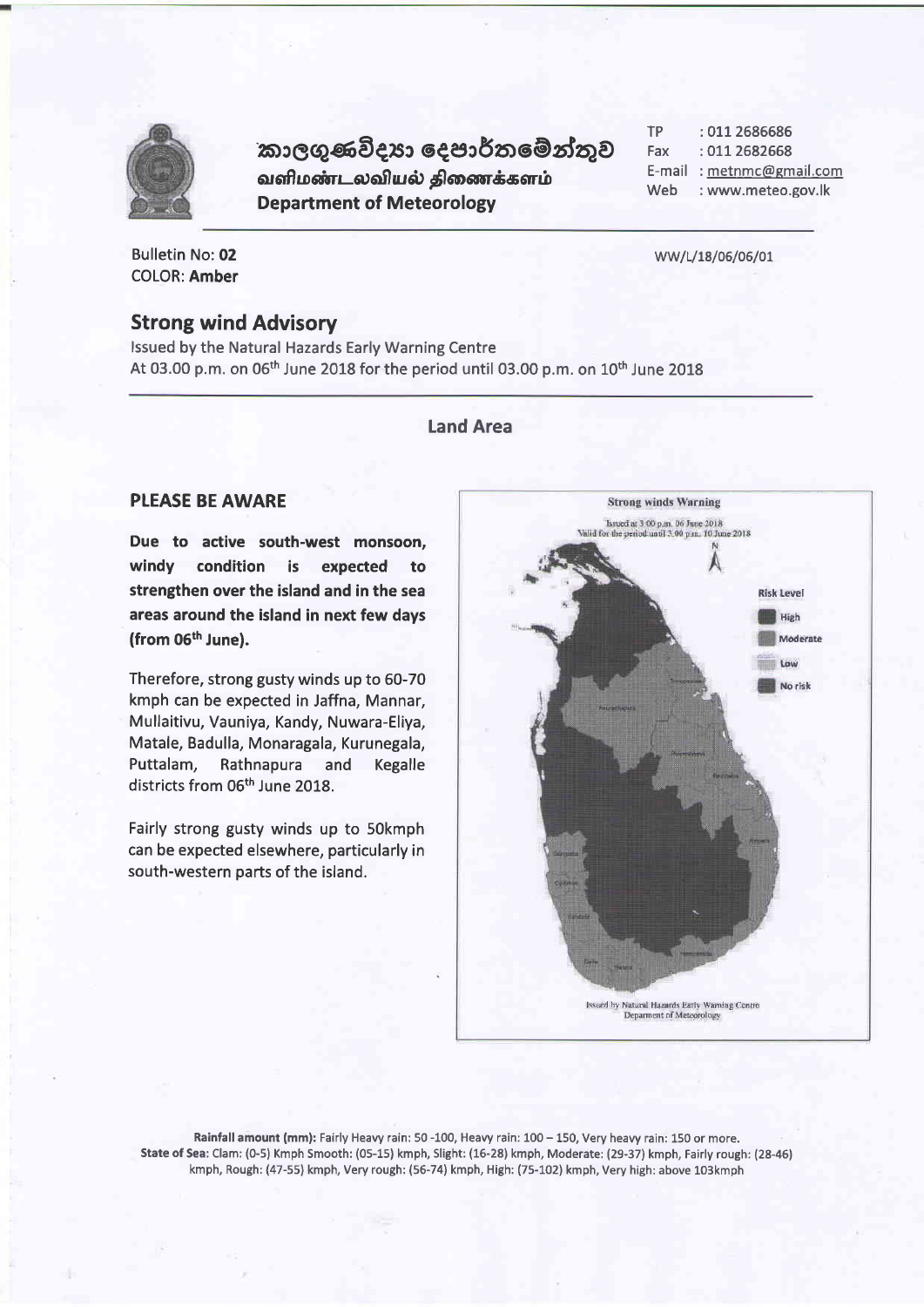

කාලගුණවිදා දෙපාර්තමේන්තුව வளிமண்டலவியல் திணைக்களம் **Department of Meteorology** 

දුරකථන : 011 2686686 ෆැක්ස් : 011 2691443 : metnmc@gmail.com විදාහේ තැපෑල වෙබ් අඩවිය : www.meteo.gov.lk

නිවේදන අංකය: 02 වර්ණය : ඇම්බර්

WW/0/18/06/06/01

තද සුළං සහ රළු මුහුදු පුදේශ පිළිබඳව අවවාදාත්මක නිවේදනය කාලගුණ විදාහ දෙපාර්තමේන්තුවේ, ස්වභාවික විපත් පිළිබඳ පූර්ව අනතුරු ඇහවීමේ මධාසේථානය විසින් 2018 ජුනි මස 10 වන දින ප. ව. 03.00 වන තෙක් වලංගු වන පරිදි 2018 ජූනි මස 06 වන දින ප. ව. 03.00 ට නිකුත් කරන ලදී.

දිවයින වටා වන මුහුදු පුදේශ සදහා

#### සැලකිලීමත් වන්න!

නිරිත දිග මෝසම සකීය වීම හේතුවෙන් දිවයින වටා වන මුහුදු පුදේශවල සුළං තත්ත්වය ඉදිරි දින කිහිපයේදී (ජූනි මස 06 වන දින සිට) වැඩි වේ.

ඒ අනුව 2018 ජූනි මස 06 වන දින සිට කොළඹ සිට කන්කසන්තුරය හරහා තිකුණාමලය දක්වා වන මුහුදු පුදේශවල සහ හම්බන්තොට සිට පොතුවිල් හරහා මඩකළපුව දක්වා වන මුහුදු පුදේශවල සුළගේ වේගය විටින් විට පැ.කි.මී. 60-70 දක්වා වැඩි විය හැකි අතර, එවිට එම මුහුදු පුදේශ රළු හෝ ඉතා රළු විය හැක.

ගසසු මුහුදු පුදේශවල සුළගේ වේගය විටින් විට පැ.කි.මී. 50-60 දක්වා වැඩි විය හැකි අතර එවිට එම මුහුදු පුදේශ රළු විය හැක.

**EMERGENCY OPERATIONS DIVISION** 

**BALLARY** Date:  $\frac{c}{c}$ Time :.... D (Ops)/DO/ADO DISASTER MANAGEMENT CENTRE,



වර්ෂාපනනය(මි.මී) : තරමක් කද වැසි: 50 -100, කද වැසි: 100 – 150, ඉතා තද වැසි: 150 හෝ ඊට වැඩි